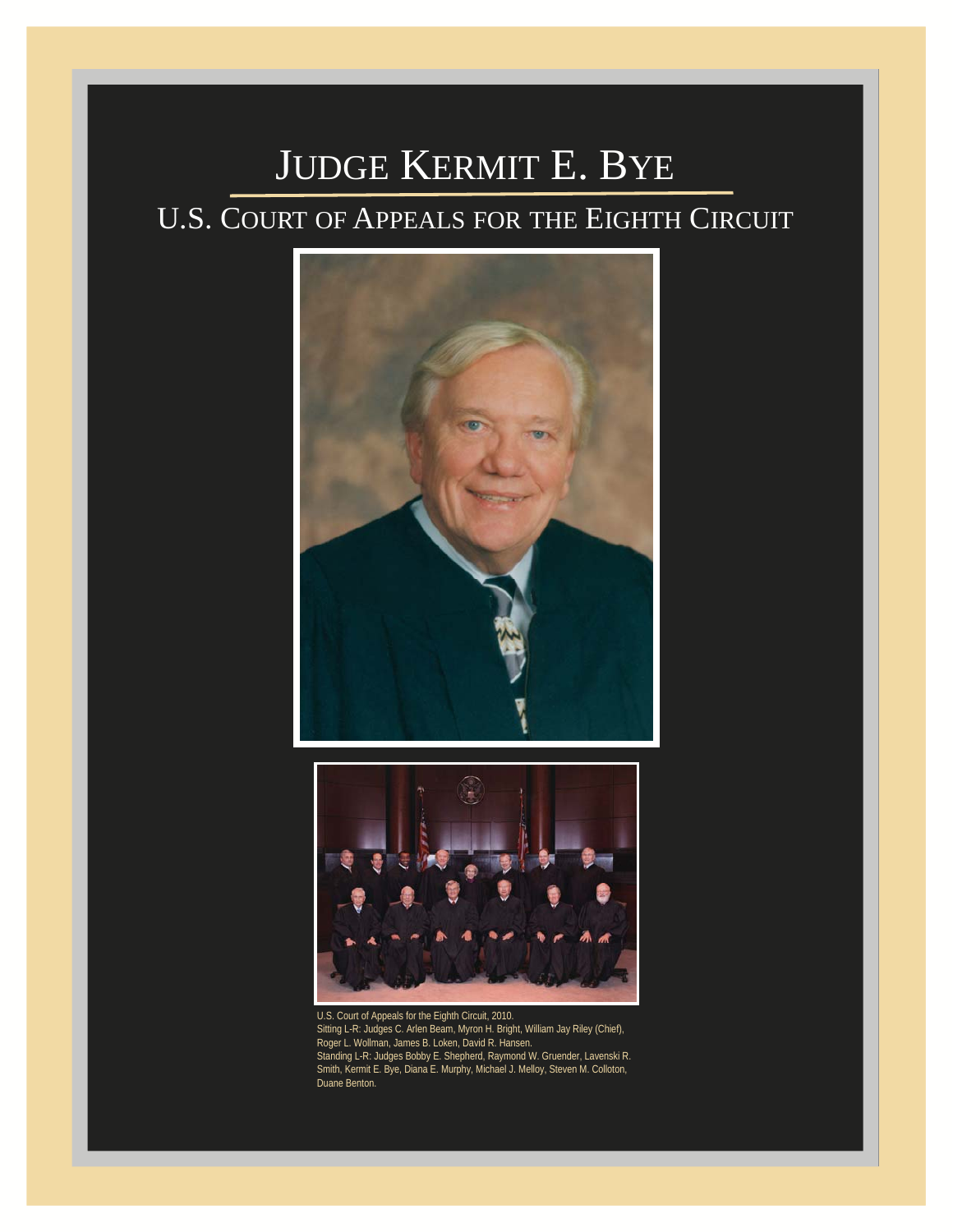### EARLY YEARS AND CAREER

Kermit Bye was born in this Great Northern Railroad section house in Hatton, ND. His grandfather worked for the railroad, and his parents lived there. They could not get to the hospital because of a January blizzard.





Judge Bye's father, Kermit Berthrand Bye, was an accountant and State Farm agent. Judge Bye's mother, Margaret Brekke Bye, was an elementary school teacher.



Kermit (standing), sister Marjorie,





Two above: Judge Bye as a child

Kermit Edward Bye was born in a railroad section house to Kermit and Margaret Bye during a raging blizzard in Hatton, North Dakota, on January 13, 1937.

Kermit grew up in the small town of Hatton and graduated from its high school in 1954. He worked nine summers during high school, college, and law school at Hatton's Cooperative Creamery, delivering milk. He also sold advertising for Grand Forks' KNOX radio station and worked in catalog sales at Montgomery Ward.

He graduated with his B.S. in Business Administration from the University of North Dakota in 1959 and his Juris Doctorate, with distinction, from the University of North Dakota School of Law in 1962. He served on the editorial board of the *North Dakota Law Review*   $(1961-1962)$  and was a member of the International Legal Honor Society of Phi Delta Phi, whose members are selected for their academic ability, moral compass, and personal integrity. He is the first University of North Dakota School of Law graduate to be appointed as a United States Circuit Judge.

Following law school, Kermit Bye launched his legal career working for the state of North Dakota as Deputy Securities Commissioner from 1962 until 1964 and as Special Assistant Attorney General from 1964 until 1966. He then was appointed Assistant U.S. Attorney for the District of North Dakota, serving from 1966 until 1968. Thereafter, he joined the Vogel law firm (later Vogel, Weir, Bye, Hunke & McCormick) in Fargo, North Dakota, where he practiced in both federal and state trial and appellate courts, specializing in business litigation and professional liability, for nearly 32 years from 1968 until 2000.

> Left: Judge Bye as a young lawyer. Below: Judge Bye with his mentor and friend, Mart Vogel of the Vogel law firm, where Bye practiced law for 32 years.









University of North Dakota School of Law in Grand Forks.

where Judge Bye attended 12 years of school.





Law school graduation, 1962.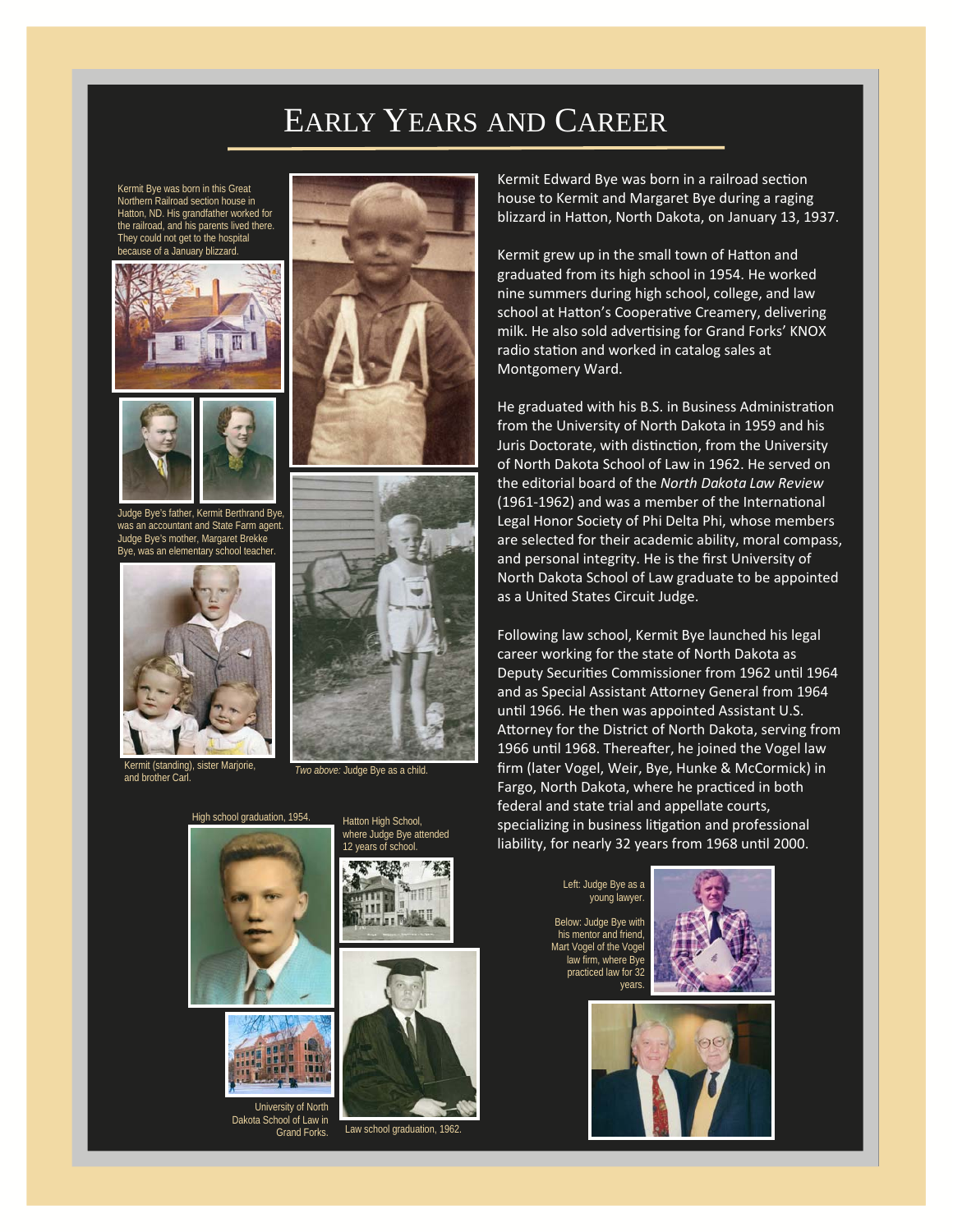#### JUDGESHIP & LEADERSHIP

Kermit Bye's professional competency and integrity did not go unnoticed. On April 22, 1999, Bye was nominated by President Clinton to the U.S. Court of Appeals for the Eighth Circuit to fill the vacancy created by the death of his friend and former law partner, Judge John David Kelly. North Dakota Senator Kent Conrad said, "North Dakota needs to send our best for a position on the second highest court in the land. Kermit Bye is our best."



stand trial. The Supreme Court agreed and remanded the case. In *Brown v. Crawford*, his dissent argued that a Missouri inmate's execution should be stayed because Missouri would not reveal the amount of sodium pentothal used, information needed to determine whether Brown would be unconscious during the execution process. In *U.S. v. McDonald*, his dissent in the Eighth Circuit's reversal of a downward departure in sentencing post‐*Booker* warned that failure to afford proper

deference to sentencing discretion could create an unconstitutional de facto mandatory sentencing system.

He served on the United States Judicial Conference Advisory Committee on Appellate Rules and on the Eighth Circuit Judicial Council as chair of the Court Reporter

Judge Bye assumed senior status on April 22, 2015, at the age of 77, on the 15th anniversary of his private oath of

Bye's nomination was unanimously approved by the U.S. Senate Judiciary Committee on November 17, 1999, and he was unanimously confirmed by the U.S. Senate on February 24, 2000.

As a jurist, Judge Bye has supported the rights of criminal defendants and civil liberties. In *U.S. v. Sell*, he dissented against the Court's upholding that the government could force Sell to ingest antipsychotic medication in order to render him competent to



The Byes at lunch with Senators Kent Conrad and Byron Dorgan on the day of Judge Bye's nomination hearing before the U.S. Senate Judiciary Committee, November 17, 1999.



North Dakota's Circuit Judges Magill, Bye, and Bright at Judge Bye's private swearing in, April 22, 2000.

Judge Bye taking his oath of office before Chief Judge

Wollman at his investiture at the Quentin N. Burdick U.S. Courthouse in Fargo, June 2, 2000. (Photo by Bruce Crummy



Judge Bye with Zue Zan Hanna (*top*), Administrative Assistant to attorney Bye, 1985-2000, and Judicial Assistant to Judge Bye, 2000-2015, and James E. Nicolai (*above*), Career Law Clerk, 2006-2015.

He also served in leadership roles in state, regional, national, and international legal communities. A past president of the State Bar Association of North Dakota, Judge Bye is the 13th lawyer in the history of North Dakota to receive the Distinguished Service Award from the State Bar Association. He was president of the Western States Bar Conference and the National Caucus of State Bar Associations. Long active in the American Bar Association, he is a former member of its Board of Governors and was a member of the Executive Board of the Central and East European Law Initiative (CEELI), a service project fostering the rule of law that is supported by the U.S. State Department, sponsored by the American Bar Association, and based in Prague, Czech Republic. He also represented the judges and lawyers of North Dakota as North Dakota's State Delegate to the ABA House of Delegates.





*Above, left:* Judge Bye continued his commitment to UND School of Law throughout his legal career. He lectured to classes after judging moot court and supported the summer extern program. Above, r*ight:* Judge Bye and Carol Beth Bye at ABA London Meeting, Queen's Garden Party, July 19, 2000.



tesy of *Fargo Foru* 

office.